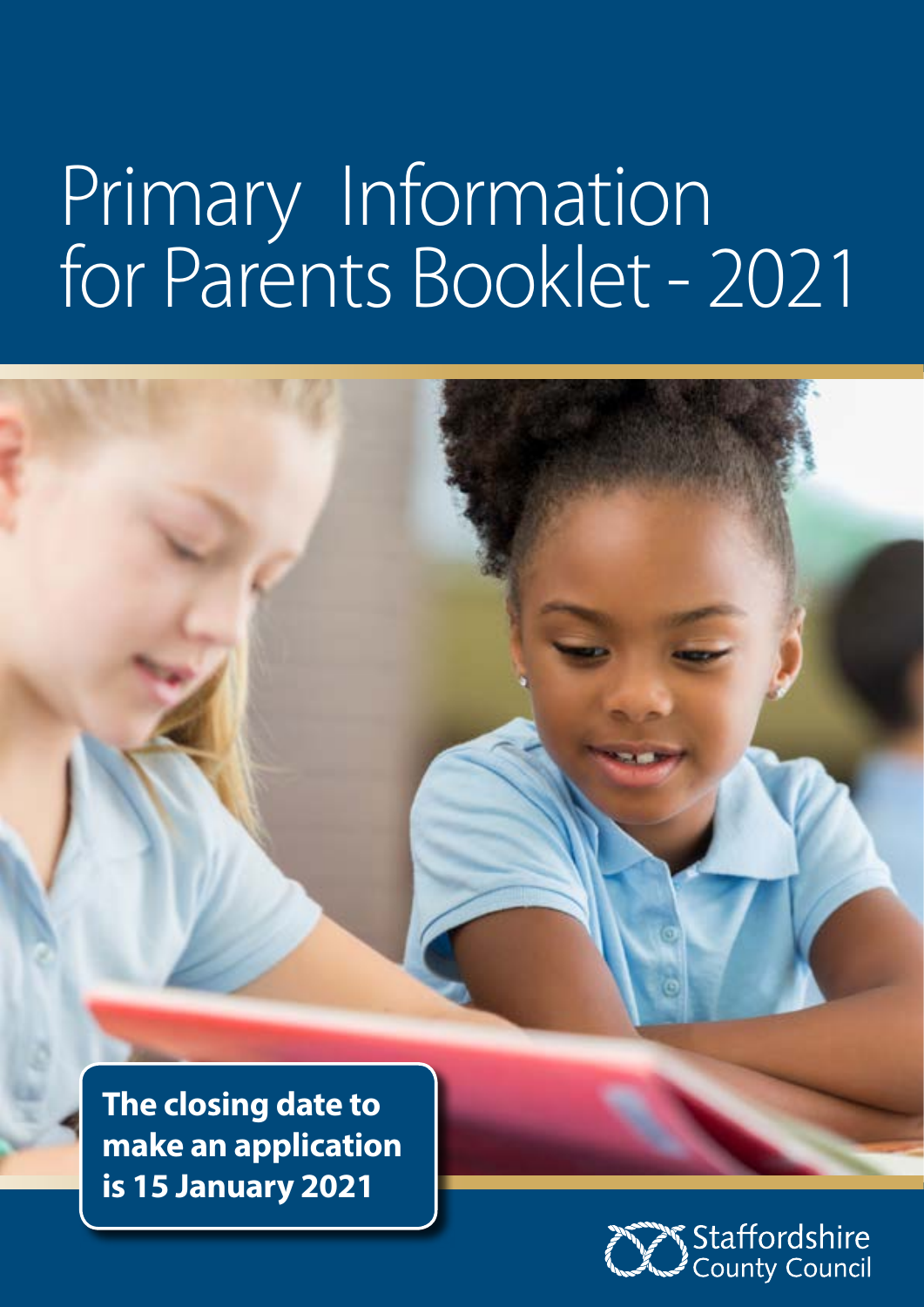## Message from the Deputy Chief Executive and Director for Families and Communities



### **Welcome to Staffordshire's Information for Parents Booklet**

 Choosing a school is a big decision; because a good education is one of the best investments we can ever make in life. It lays the foundations for a happy, healthy and prosperous future. A good education is about much more than exam results, it's about having the right skills for work and for life.

As a parent, you are your child's biggest champion. You know them best, so to help you choose their school we've pulled together this booklet of important information and an explanation of the admissions process.

To support you to make an informed preference please use the ['Search and Compare](https://apps2.staffordshire.gov.uk/scc/schooldetails/default.aspx)  [Schools'](https://apps2.staffordshire.gov.uk/scc/schooldetails/default.aspx) facility available online.

All you need to do is type your town, postcode or the school you're interested in and, at a glance, you can compare the schools in your area before you apply.

Staffordshire's website contains information on:

- $\bullet$ school performance results
- the views of other parents on your local schools
- where the jobs will be in the future
- the different learning routes
- what to look for when you visit a school

We work hard to ensure that as many of you as possible get the school of your preference, and the great majority do. For families who applied to start school in September 2020, 94% got their first preference school, with 99% getting 1 of their top 3 preferred schools.

This is the start of a very exciting journey and you have a vital role to play in getting the very best education for your child by supporting and challenging their school with the opportunities they offer. Think big. They've got a bright future ahead of them.

If you need further advice or support with any of the information shared in this booklet, please contact the School Admissions and Transport Service - details can be found on [page](#page-2-0)  [3.](#page-2-0)

Best wishes

HEKY Riley

Helen Riley Deputy Chief Executive and Director for Families and Communities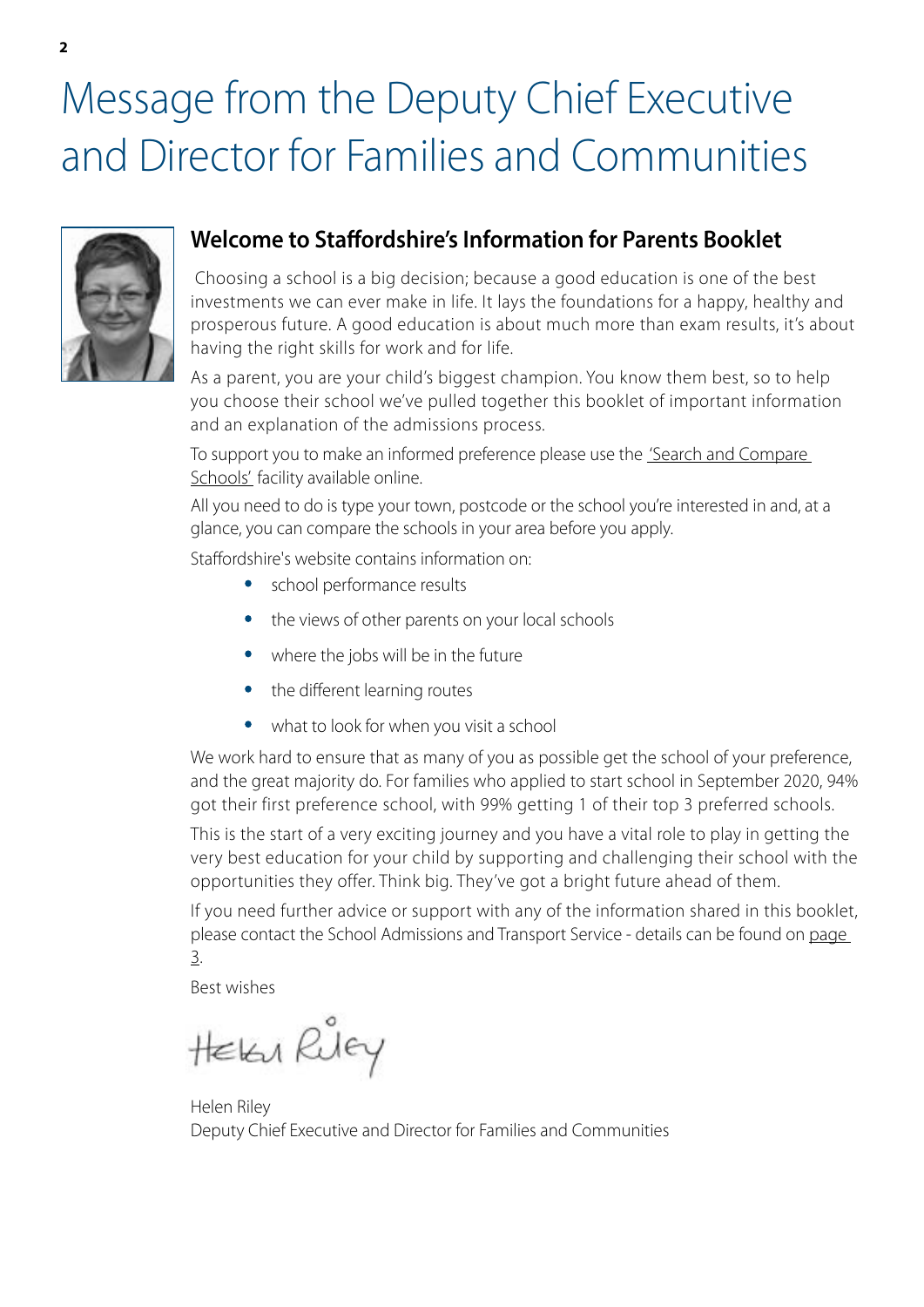## <span id="page-2-0"></span>Important dates in the admissions process

| <b>Autumn Term 2020</b> | Information on how to apply will be available in primary schools.                                                                                            |
|-------------------------|--------------------------------------------------------------------------------------------------------------------------------------------------------------|
| 1 November 2020         | The online application service will open.                                                                                                                    |
| <b>15 January 2021</b>  | Closing date for receipt of completed applications. Applications received after<br>this date will be considered in line with the 'late application' process. |
| <b>Spring Term 2021</b> | Applications are processed and information is shared between schools and<br>neighbouring local authorities.                                                  |
| <b>16 April 2021</b>    | Offer of a school place. Online applicants will receive an email. Others will<br>receive the offer in writing, posted 2nd class on this date.                |
| <b>Summer Term 2021</b> | Admission appeals heard by independent appeal panel.                                                                                                         |

## Contacts for School Admissions and Transport Service

### **Address for correspondence**

Staffordshire County Council School Admissions and Transport Service 2, Staffordshire Place Tipping Street Stafford ST16 2DH

**Website:** [www.staffordshire.gov.uk/admissions](http://www.staffordshire.gov.uk/admissions)

**Email:** [admissions@staffordshire.gov.uk](mailto:admissions%40staffordshire.gov.uk?subject=)

**Email:** [transport.entitlement@staffordshire.gov.uk](mailto:transport.entitlement%40staffordshire.gov.uk?subject=)

**Telephone:** 0300 111 8007 Customer Contact Centre (select option for 'School Admissions and Transport')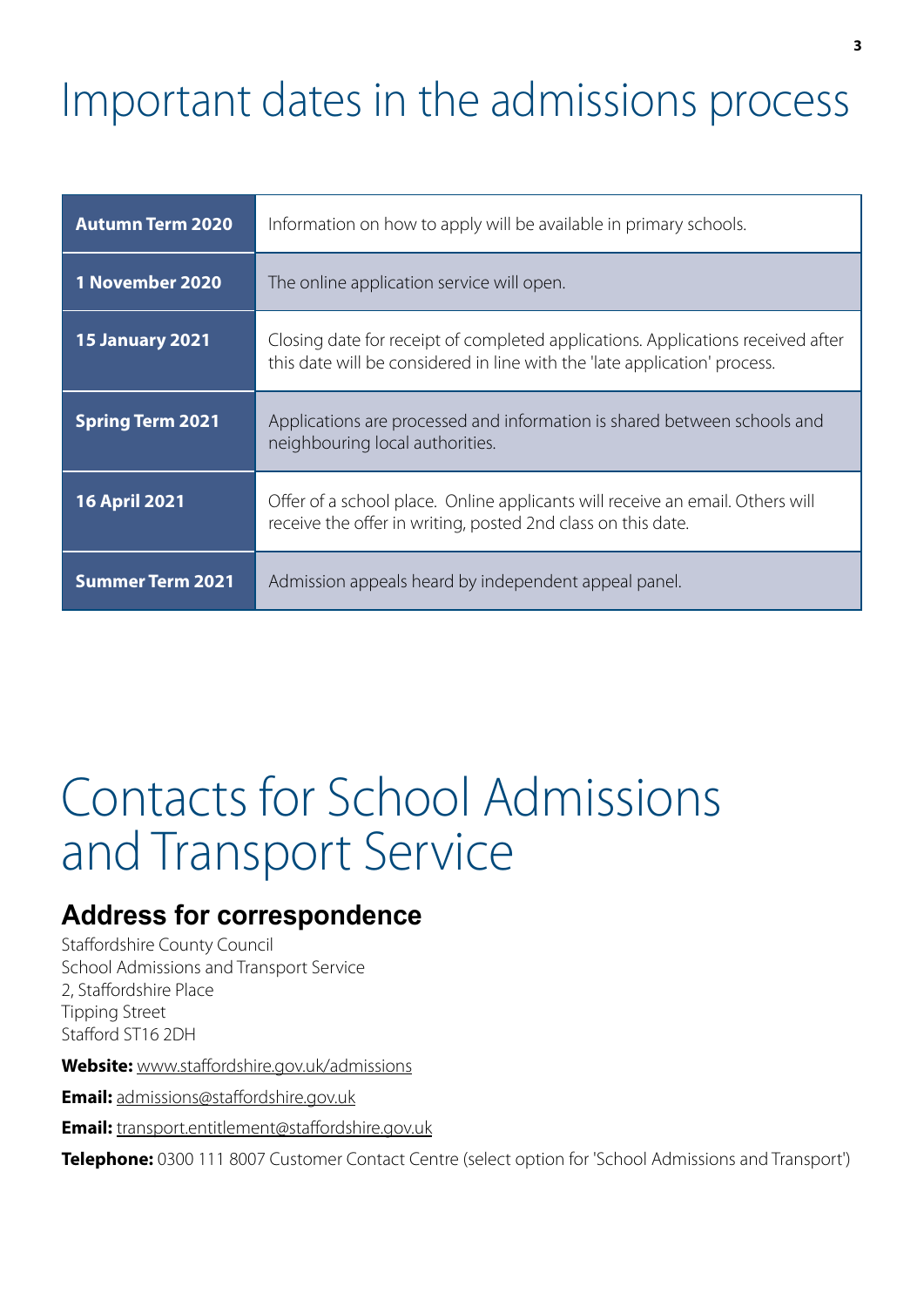### <span id="page-3-0"></span>**Important points to remember**

- You **must** apply by 15 January 2021.
- You must make an application, even if you have an elder child  $\bullet$ attending your preferred school.
- You are **strongly** advised to make more than one preference.  $\bullet$ Failure to do so could have repercussions in terms of the distance your child is required to travel to school.
- Attendance in the **nursery class** does **not** give any priority for  $\bullet$ admission into reception class.
- $\bullet$ All applications are considered at the same time. Priority is **not** given to those who put the school first, or on a 'first come first served' basis.
- List the schools in the order that you would most prefer them, and  $\bullet$ not the order you think you might get them.
- **The order** in which you list the schools is **only used** if you can  $\bullet$ be offered more than one school. In this case, you will be offered whichever of those schools is ranked highest on your application.
- $\bullet$ **Be realistic** about the schools you apply for. It is recommended that you include your catchment school as one of your preferences, as otherwise you will not be considered for a place.
- **Understand** the admission arrangements for each of your  $\bullet$ preferences. This will enable you to assess what order of priority will be given for each preference.
- Consider how your child will get to school. You can check if your  $\bullet$ child is entitled funded travel [online.](https://www.staffordshire.gov.uk/Education/Schooltransport/Under-16s/Overview.aspx)
- You **may be required** to provide additional information or submit a  $\bullet$ supplementary form, if you are applying for a foundation, voluntary aided school, or academy.
- It is **your responsibility** to provide any supportive information  $\bullet$ with your application e.g baptismal certificate or medical evidence. The local authority will not seek to obtain this information on your behalf even if you refer to it within your application.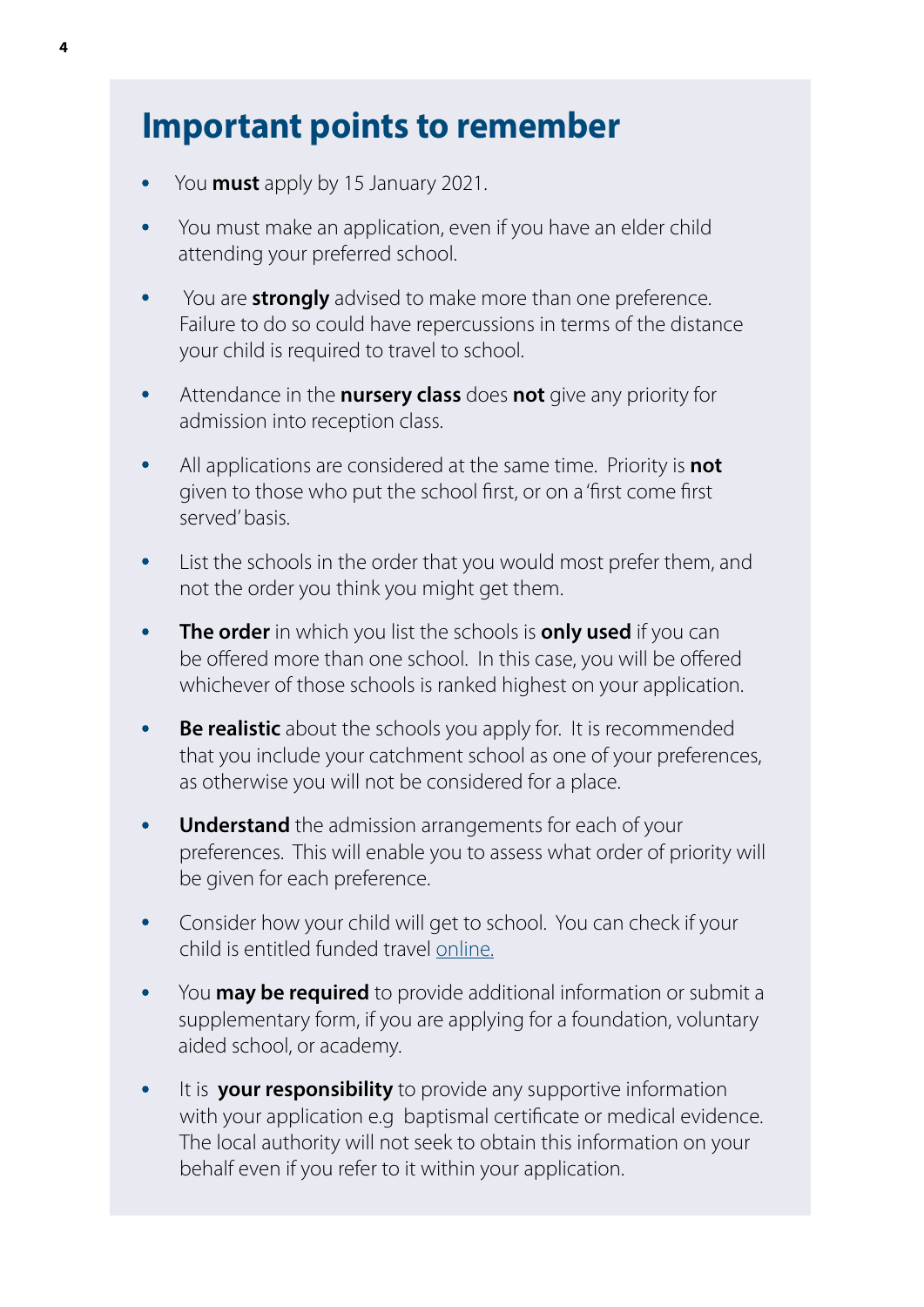## <span id="page-4-0"></span>Contents

|                                                                        | page           |
|------------------------------------------------------------------------|----------------|
| Important Dates in the Admissions Process                              | $\mathcal{E}$  |
| <b>Contact Details</b>                                                 | 3              |
| Important Points to Remember                                           | $\overline{4}$ |
| Applying Online                                                        | 6              |
| Section 1 - Making an Application                                      | $\overline{7}$ |
| Section 2 - Allocation of School Places                                | $\overline{9}$ |
| Section 3 - The Admissions Process                                     | 10             |
| Section 4 - Additional Information                                     | 12             |
| Section 5 - Other Useful Information and Contacts                      | 13             |
| <b>Appendices</b>                                                      |                |
| Definition of a Baptised Catholic<br>1                                 | 14             |
| <b>Other Useful Links</b>                                              |                |
| Staffordshire School Search Facility                                   |                |
| Admission Arrangements for Staffordshire Schools                       |                |
| Co-ordinated Scheme for Admissions                                     |                |
| Summary of September 2019 Admissions to Oversubscribed Primary Schools |                |
| Summary of September 2020 Admissions to Oversubscribed Primary Schools |                |
| <b>School Admission Appeals</b>                                        |                |
| <b>Travel Assistance to Primary Schools</b>                            |                |
| In Year Fair Access Protocol                                           |                |
| <b>School Term Dates</b>                                               |                |
| Paper Application Form                                                 |                |
| Neighbouring Authorities                                               |                |
| Data Protection and Fair Processing                                    |                |

## **We would prefer to receive your application online.**

Guidance on how to make an application and access to the online service can be found [here](https://www.staffordshire.gov.uk/Education/home.aspx).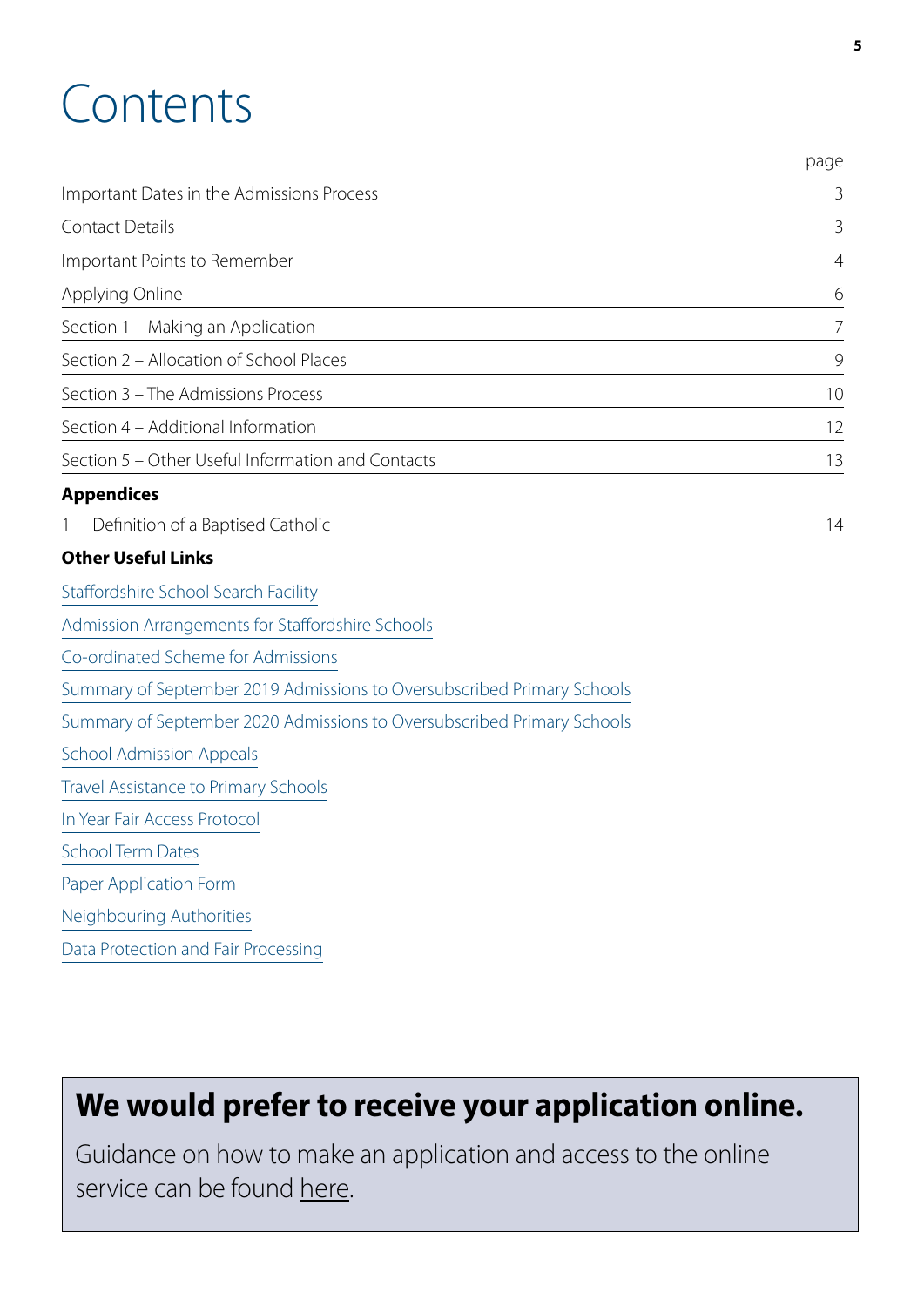## <span id="page-5-0"></span>Applying online

### **It's quick, easy and safe.**

As a Staffordshire resident you can make your application online between 1 November 2020 and 15 January 2021 using Staffordshire's online application service.

### **www.staffordshire.gov.uk/admissions**

The benefits of applying online are:

- **We email your offer on the 16 April 2021 so there's no need to wait for a letter in the post.**
- **The service is available 24 hours a day 7 days a week up to the closing date of 15 January 2021**
- **It is quick and easy to do**
- **The system is secure so that your information is protected**
- **You will get email confirmation that your application has been submitted**

If you are not a resident of Staffordshire, use the online service for the local authority where you live.



### *"It's easier doing it online than it ever is filling out a form by hand"*



### *"Very smooth and easy process"*

If you have any queries about the online school application process or any other aspect of the admissions process please email the School Admissions and Transport Service on:

**[admissions@staffordshire.gov.uk](mailto:admissions%40staffordshire.gov.uk?subject=)**

*"Very user friendly and quick to complete"*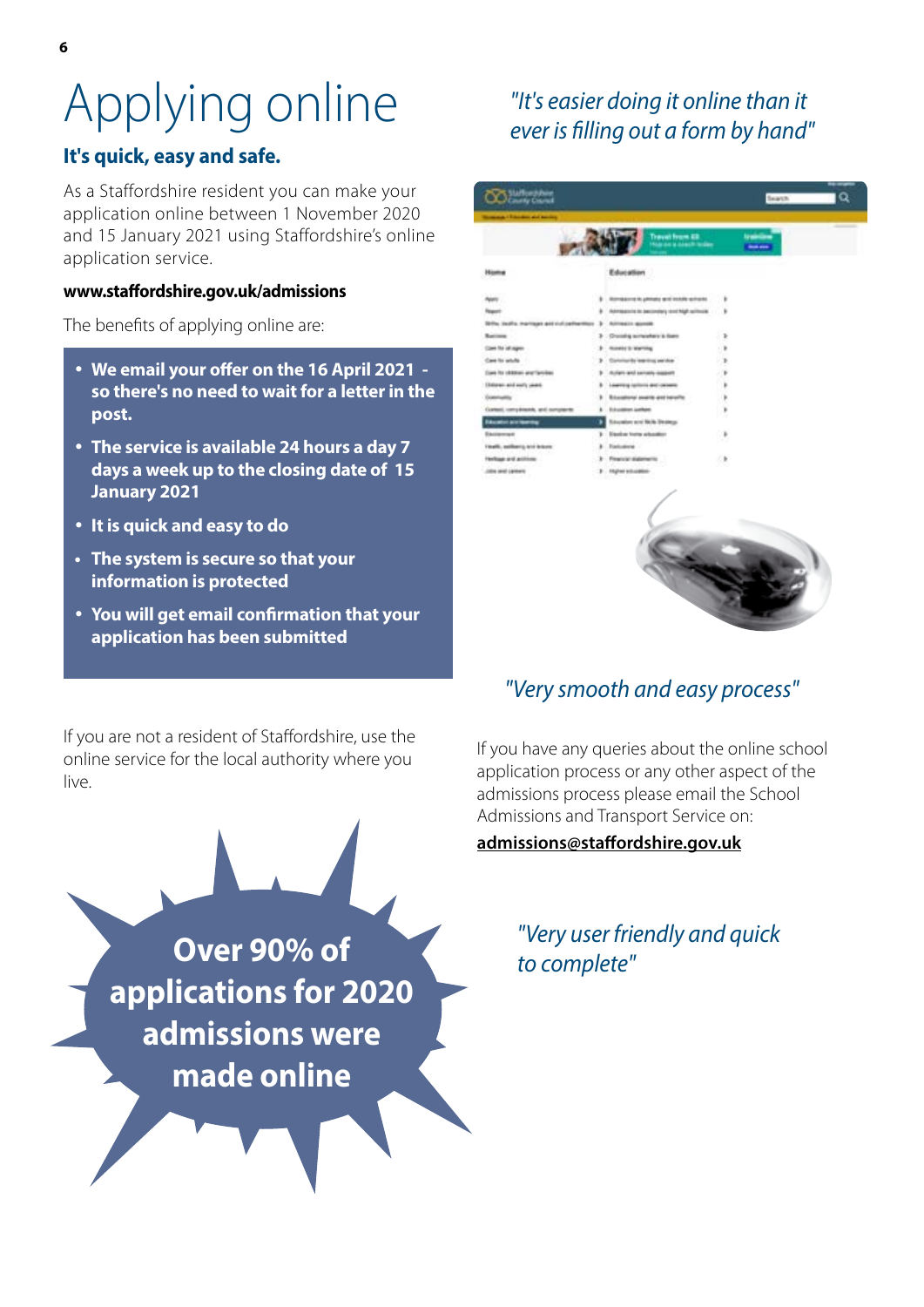## <span id="page-6-0"></span>Section 1 **Making an Application**

### **When can my child start school?**

Your child can start school full-time in a reception class in the September of the academic year in which they become five. For September 2021 admission, dates of birth normally fall between 1 September 2016 and 31 August 2017. Your child can start school part-time until they reach compulsory school age if you wish.

The date your child starts school could also be later in the academic year. In this case we encourage you to discuss this with the headteacher of the preferred or allocated school.

### **Summer Born Children (dates of birth between 01 April & 31 August)**

Parents who choose not to send their child to school until they have reached compulsory school age, where this would ordinarily mean entry into Year 1, have the right to apply for admission into Reception. Please note that a space cannot be kept available in the correct chronological age group for a year if you choose not to admit your child at the normal age of entry. Any such application will need to be made in line with the closing date for Reception admissions for the appropriate year (usually 15 January preceding admission) supported by information that outlines why the child should not be admitted into Year 1, alongside children within the correct chronological year group.

### **Who can apply?**

Anyone with parental responsibility for a child. We expect separated parents to agree on school places before you make an application. We may request evidence from you that this is the case. We cannot intervene in disputes between parents over school applications. You must resolve these privately.

### **How do I apply?**

- online at [www.staffordshire.gov.uk/admissions](http://www.staffordshire.gov.uk/admissions). Applicants who apply this way will receive their decision on 16 April 2021 by email.
- By post: complete the [paper application form](https://www.staffordshire.gov.uk/Education/Admissions-primary/Apply/Application-forms-for-admission-to-school.aspx) available from our website. Applicants who apply this way will receive their decision after the offer date by 2nd class post.

If you wish to make more than 3 preferences, please email: [admissions@stafforshire.gov.uk](mailto:admissions%40stafforshire.gov.uk?subject=) with the details of your additional preferences.

### **When is the closing date?**

You must apply for a school place for your child between 1 November 2020 and 15 January 2021 (the closing date). Applications received after the closing date may only be considered after those applications that were received on time and may result in your child not being admitted to one of your preferred schools. .

### **I have already put my child's name down at the school I want, do I still have to apply?**

Yes. The school will have made a note of your interest for your child to start at the school, and this will have been used by them to provide you with information on how to apply for a place. However, this does not mean that you have applied – **you must still make an official application by either applying online, or on the paper application form.**

### **My child already attends the nursery class at my preferred school, will I still have to apply, and will my child be given priority?**

Attendance in the nursery class does not give any priority for admission into reception class. Your application will be considered with everyone else that applies for your preferred school and places will be allocated in strict accordance with the relevant admission arrangements – **you must still make an official application by either applying online, or on the paper application form.**

### **I already have an older child attending my preferred school, do I still have to apply?**

You must still make an application for your preferred school regardless of whether or not you have an elder child at the school. Available places are then allocated using the [relevant admission](https://www.staffordshire.gov.uk/Education/Admissions-primary/Current-arrangements/Overview.aspx)  [arrangements](https://www.staffordshire.gov.uk/Education/Admissions-primary/Current-arrangements/Overview.aspx). Please note that there is no guarantee that a younger sibling will obtain a place at the same school as an elder sibling.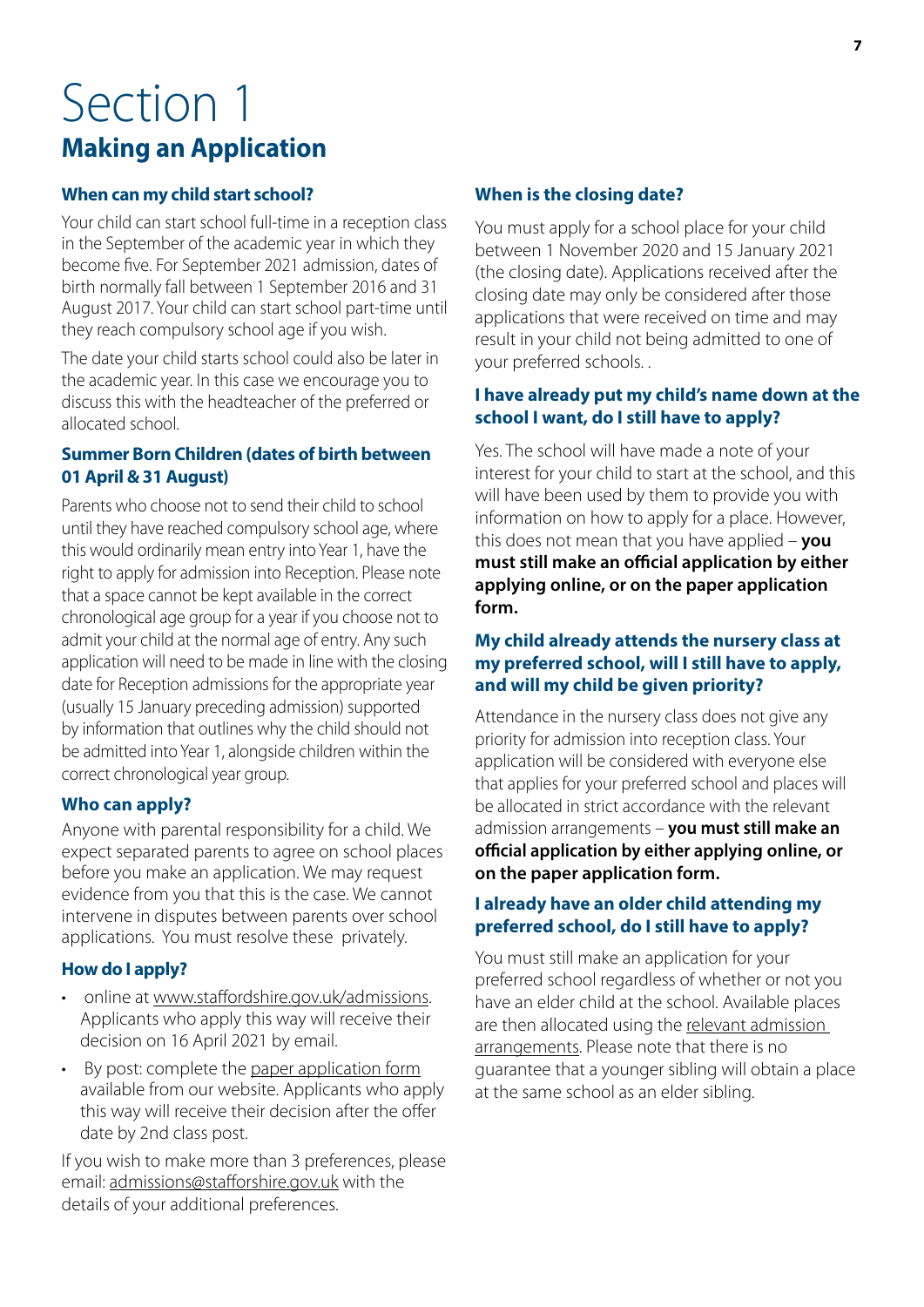### **My child is in Year 2 at an Infant school in Staffordshire, what do I need to do?**

You must still make an application regardless of whether or not you have an elder child at the school. Available places are then allocated using the [relevant admission arrangements](https://www.staffordshire.gov.uk/Education/Admissions-primary/Current-arrangements/Overview.aspx). Please note that there is no guarantee that a younger sibling will obtain a place at the same school as an elder sibling.

### **My child is in Year 2 at an Infant school in Staffordshire, what do I need to do?**

You need to apply (either online, or by completing the application form) before the closing date. Even if you would prefer your child to attend the affiliated junior school, you **must** still make an application.

### **Do I have to name my catchment school?**

Your child will not be considered for a place at your catchment area school unless it is named as one of your preferred schools in your appication.

### **Will I need to provide any additional information?**

Some Staffordshire academies, foundation schools or voluntary aided schools may ask you to provide additional information or submit a [supplementary](https://www.staffordshire.gov.uk/Education/Admissions-primary/Apply/Application-forms-for-admission-to-school.aspx)  [for](https://www.staffordshire.gov.uk/Education/Admissions-primary/Apply/Application-forms-for-admission-to-school.aspx)m.

For schools outside Staffordshire, this information can be obtained from the [relevant local authority](https://www.staffordshire.gov.uk/Education/Admissions-primary/Contacts-and-links.aspx) and you must complete any additional or supplementary information in line with any deadlines that they specify.

Please note: If you wish to provide evidence to support an application on medical grounds or other exceptional circumstances you must obtain the necessary evidence as specified within the [admission arrangements.](https://www.staffordshire.gov.uk/Education/Admissions-primary/Current-arrangements/Overview.aspx) We will not seek to obtain this information on your behalf, even if you refer to it in your application.

Please email or post any additional information directly to the [admissions team](https://www.staffordshire.gov.uk/Education/Admissions-primary/Contacts-and-links.aspx) marked clearly with:

- The name of the child
- The school requiring the information
- Whether the application was made online or by other means

If you have been asked for a baptismal certificate, please send a copy to the school admissions team.

### **Where can I find the local authority and school Dfe number I need to complete the paper application form?**

If you choose to apply using the paper application the school Dfe number that you will need can be found on the [online school search facility](https://apps2.staffordshire.gov.uk/scc/schooldetails/default.aspx) Details of DfE numbers for other local authorities will be published in their version of this booklet.

### **Is it possible for my child to start in Reception earlier than they should?**

Parents may seek to apply for their child's admission to school outside of their normal age group, for example if the child is exceptionally gifted and talented or has experienced problems such as ill health. In addition, the parents of summer born children may choose not to send their child to school until the September following their fifth birthday and may request that they are admitted outside of their normal age group to Reception rather than Year 1.

These parents will need to make an application alongside children applying at the normal age and should explain why it is in the child's best interest to be admitted outside of their normal age. This may include information such as professional evidence as to why this is the case and why an exception should be made in the case of the child. A decision as to whether this is an appropriate course of action will be made by the Local Authority (for community and voluntary controlled schools) or governing body/trust (for voluntary aided foundation and academies) who will take into account the circumstances of the case and views of the headteacher. Parents do not have the right to insist that their child is admitted to a particular year group.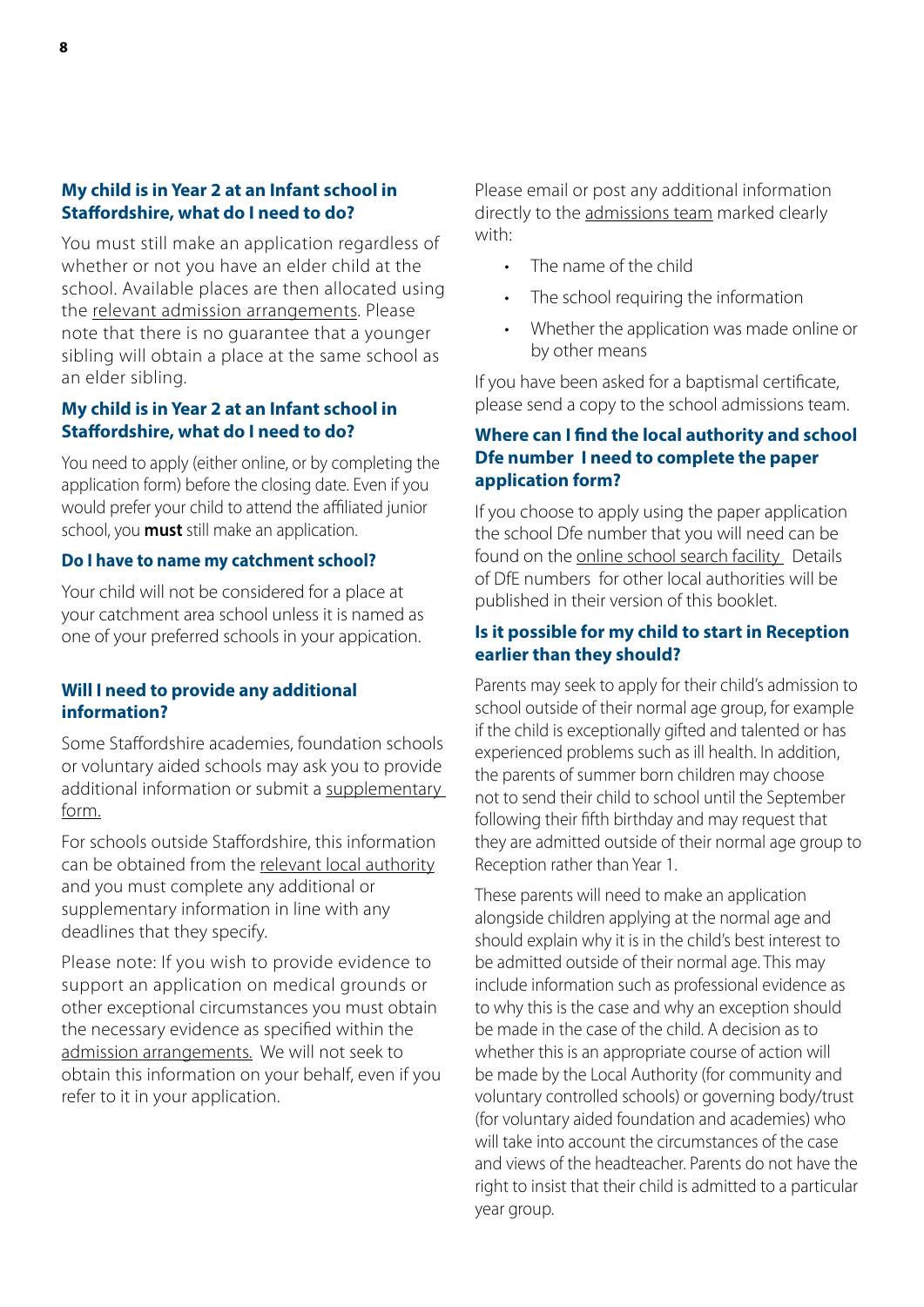### <span id="page-8-0"></span>**Allocation of School Places**

### **How are places allocated?**

Staffordshire County Council does not operate a first preference first or first come first served policy – this is in accordance with the law. This means that every school listed in your application will be considered separately and fairly against the individual school's [admission arrangements.](https://www.staffordshire.gov.uk/Education/Admissions-primary/Current-arrangements/Overview.aspx)

If you can be offered a place at more than one preferred school against the admission arrangements, a place will be allocated at your highest preferred school. If a place cannot be offered at any of your preferred schools, a place will be allocated at a school where places are still available..

It is **strongly recommended** that you name three different schools to increase your chances of securing a school that is acceptable to you.

#### **Where can I find details of how places have been allocated in previous years?**

Information is available in the summaries of admission to primary schools which can be found under [useful](#page-4-0)  [links.](#page-4-0) This information is provided as a guide only and is not intended to identify how likely it is that a child will get a place in future years.

### **How can I find out the catchment school for a certain address?**

You can check the catchment school for your address using the [school search facility o](https://apps2.staffordshire.gov.uk/scc/schooldetails/default.aspx)nline, but remember [not all schools operate a catchment area](https://www.staffordshire.gov.uk/Education/Admissions-primary/Catchment-areas.aspx) within their admission arrangements.

Your nearest school may not be your catchment area school.

Please note there is no guaranteed admission to your catchment area school. Allocations will be dependent on the availability of spaces in the relevant year group.

Catchment areas are also subject to review and may alter from year to year.

### **How many places are available at each school**

Each school has a published admission number (PAN), which is the maximum number of pupils that the school can admit taking into account the accommodation and resources available. Each school's published admissions number can be found in the school information detailed on the [online school](https://apps2.staffordshire.gov.uk/scc/schooldetails/default.aspx)  [search facility.](https://apps2.staffordshire.gov.uk/scc/schooldetails/default.aspx)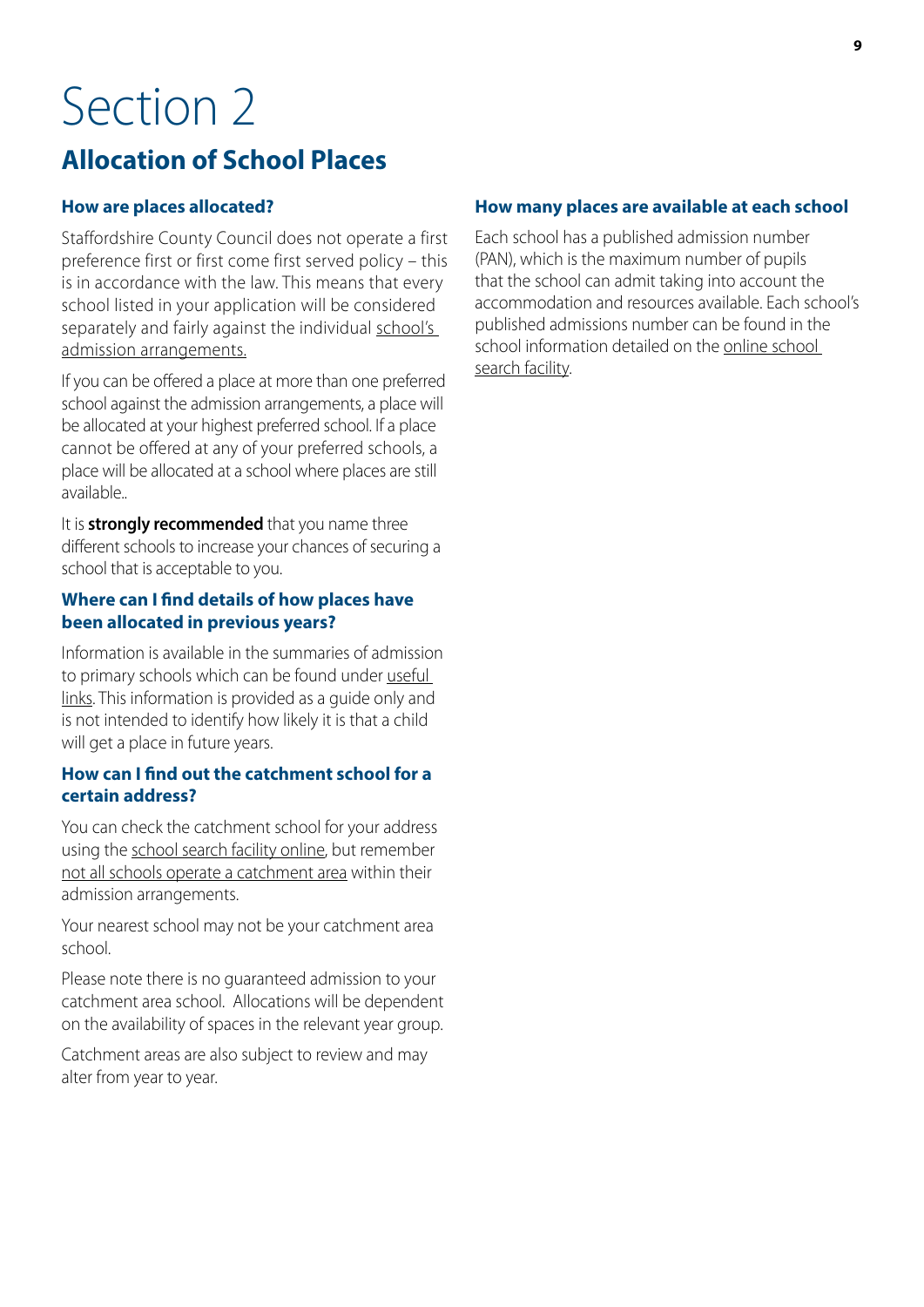### <span id="page-9-0"></span>**The Admissions Process**

### **Which schools can I apply for?**

When making your application, **you must name all the schools**, where you wish your child to be considered for a place in order of preference. This includes any academy, foundation, voluntary aided schools, and any schools outside of Staffordshire as we coordinate the admissions process with [neighbouring authorities](https://www.staffordshire.gov.uk/Education/Admissions-primary/Contacts-and-links.aspx).

### **Can I apply for a non-catchment area school?**

You have the right to express a preference for any school. However, you should be aware of the potential implications of your child attending a non-catchment area school. You should be aware of the possible difficulties that may arise when he/ she transfers to the next stage of education (i.e. secondary school), as the allocation of places to all secondary schools is administered in line with the [relevant admission arrangements](https://www.staffordshire.gov.uk/Education/Admissions-primary/Current-arrangements/Overview.aspx) **and not by reference to the primary school previously attended.**

Consequently, children attending a non-catchment area primary school may move in a different direction from other children attending the same primary school. Before deciding to apply for a noncatchment area school you should also give careful consideration to how your child will get to school. School transport will not normally be provided by the local authority. Please see the travel assistance [policy](https://www.staffordshire.gov.uk/Education/Schooltransport/Under-16s/Overview.aspx) for further details.

### **How many schools can I apply for?**

You are able to name up to three schools in your application and if you wish to apply for more you should let the [School Admissions Team](https://www.staffordshire.gov.uk/Education/Admissions-primary/Contacts-and-links.aspx) know. No extra weighting is given for the number of times you include a school on your form.

The majority of parents and carers in Staffordshire get one of their preferred schools. You must consider the possibility of not getting one of your school preferences. Particularly if your preference is for a school that is not within your catchment area.

### **If I name the same school three times will this give me a better chance of being allocated a place?**

No. Places will be allocated in strict accordance with the [admission arrangements](https://www.staffordshire.gov.uk/Education/Admissions-primary/Current-arrangements/Overview.aspx) for the school concerned. If you name a school three times, you are wasting two preferences, as each school is only considered once as part of your application.

### **What happens if I change my preferences after I have submitted my application?**

When you apply using the online service you will be able to change your preferences up to the closing date. **Please remember to resubmit your application, otherwise the changes will not be registered.**

If you apply using the paper form, your school preferences may be changed by writing or emailing the [School Admissions Team](https://www.staffordshire.gov.uk/Education/Admissions-primary/Contacts-and-links.aspx) by the closing date.

If you wish to change your preferences to include schools not previously named or wish to change your preferences after the offer day you will need to email admissions@staffordshire.gov.uk, your application will be administered in line with the late applications process.

### **Is the process different if my child has a Statement of Special Educational Need or EHCP?**

For children with an Education, Health & Care Plan (EHCP), discussions about starting school will have already taken place during the assessment or the previous annual review so that if the pupil requires a special school or unit placement there is time to plan the for admission.

If parents wish to appeal against the school named in their child's statement, the appeal will need to be submitted to the Special Needs and Disability Tribunal. Details of how to contact the tribunal are available from the SEN team.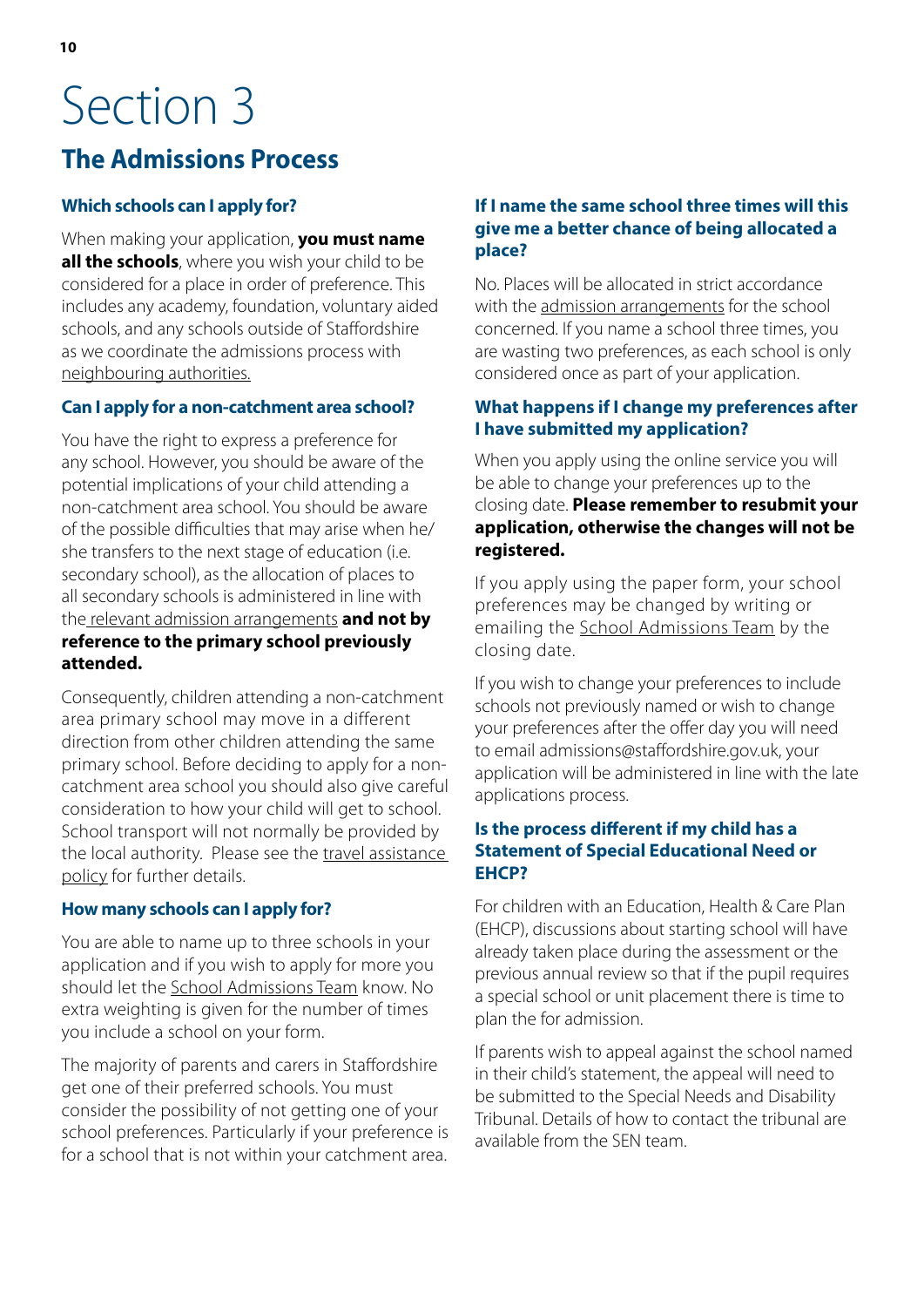Applications for admission to school on behalf of children with SEN but without statements will be treated in the same way as all other applications. Applications for admission will be considered against the school's [admission arrangements.](https://www.staffordshire.gov.uk/Education/Admissions-primary/Current-arrangements/Overview.aspx) An application may not be refused solely because the school considers it is unable to cater for the child's educational needs or because the child does not have an EHCP or is being assessed for one. It is also unacceptable for a school to refuse to admit a child thought to be potentially disruptive or who exhibits challenging behaviour on the grounds that the pupil ought to be assessed for SEN.

#### **Who should I contact if I have any queries about the admissions process?**

Please contact the [School Admissions Team.](https://www.staffordshire.gov.uk/Education/Admissions-primary/Contacts-and-links.aspx)

The [Staffordshire website](www.staffordshire.gov.uk/admissions) contains useful information and may answer some of your queries.

#### **What is the Co-ordinated Admissions Scheme?**

[The scheme](https://www.staffordshire.gov.uk/Education/Admissions-primary/Current-arrangements/Maintained-schools-latest-coordinated-scheme.aspx) sets out how the local authority coordinates its admission arrangements. The purpose of the scheme is to ensure that, so far as is reasonably practicable, each pupil living within Staffordshire who has applied for a school place during the normal admission round receives only one offer of a place for a school within Staffordshire.

#### **What is Infant Class Size Legislation?**

There is Government legislation that requires local authorities to ensure that no infant class will contain more than 30 pupils if there is only one fully qualified teacher available for that class. Infant classes are Reception, Year 1 and Year 2. Parents should be aware that there is no guarantee of a place at any school where infant class size legislation applies.

#### **Will I need to provide proof of my home address?**

The local authority may undertake a home visit without prior notice to verify a childs home address. If a school is offered on the basis of an address that is subsequently found to be different from a child's normal and permanent home address, then that place is likely to be withdrawn.

#### **What if I am moving home?**

If a child's home address changes during the admissions process it is the responsibility of the parent/carer to inform the [School Admissions Team](https://www.staffordshire.gov.uk/Education/Admissions-primary/Contacts-and-links.aspx) immediately.

If you are applying for a community or voluntary controlled school, and you can provide satisfactory evidence of a new home address (e.g. a solicitor's letter confirming a completion date) by 12 March 2021, we will take that information into consideration when deciding on the offer of a school place. Please note that an 'intention to move' will not be used when allocating places at oversubscribed schools.

For all other schools (academies, foundation, voluntary aided) it will be for the governing body/ trust to decide if the evidence provided will be accepted.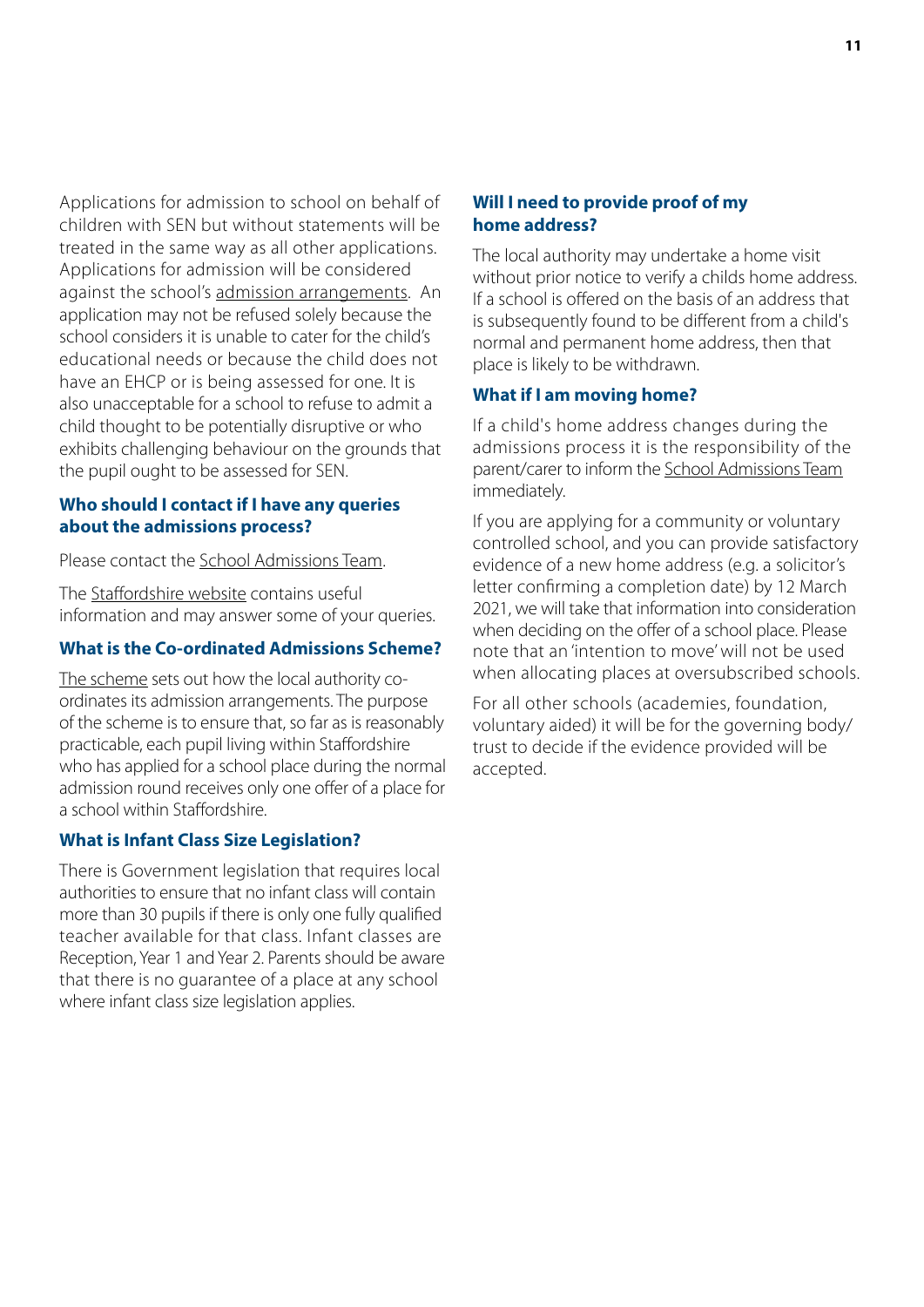### <span id="page-11-0"></span>**Additional Information - including waiting lists, appeals process, and admissions out of year**

### **How do I put my child's name on a waiting list if my application is unsuccessful?**

Unsuccessful applicants will be automatically placed on a waiting list ranked in line with the relevant [admission arrangements](https://www.staffordshire.gov.uk/Education/Admissions-primary/Current-arrangements/Overview.aspx) and not based on the date their application was received. There will be a period of two weeks after the national offer date whereby available places will not be reallocated. If places become available after this date they will be offered to the child at the top of the waiting list. Waiting lists will be kept until the end of the autumn term of admission (31 December).

Where a school is affected by infant class size legislation apply, the waiting list will operate until the cohort leaves Year 2.

Inclusion on a school's waiting list does not mean that a place will eventually become available at the preferred school.

A child's position on a waiting list is not fixed and is subject to change during the year i.e. they can go up or down the list since each added child will require the list to be ranked again in line with the relevant [admission arrangements.](https://www.staffordshire.gov.uk/Education/Admissions-primary/Current-arrangements/Overview.aspx)

Children who are subject to a direction by a local authority to admit or who are allocated to a school in accordance with the [Fair Access Protocol](https://www.staffordshire.gov.uk/Education/Admissions-primary/In-year/In-year-fair-access-protocol.aspx) will take precedence over those on the waiting list.

### **What can I do if I am unhappy with the school offer made?**

If you have not been offered a place at one of your preferred schools, you have a statutory [right of appeal](https://www.staffordshire.gov.uk/Education/Admissionappeals/home.aspx) to an independent panel.

### **Can I apply again for the same school if my application is unsuccessful in September?**

It is not the council's policy to consider repeat applications in the same academic year unless there have been significant and material changes in the circumstances, of the parent, child or school.

If you have evidence that this is the case you need to provide the details to the [School Admissions Team](https://www.staffordshire.gov.uk/Education/Admissions-primary/Contacts-and-links.aspx) outlining the significant material changes and providing evidence for consideration.

### **Will my appeal be successful?**

If your child has been refused a place at your preferred school due to the legislation regarding infant class sizes, there are only very limited circumstances in which your appeal will be successful. The guidance sent out with the appeal form will provide further information.

### **What if my appeal is unsuccessful?**

The decision of an independent appeal panel is final and binding on the local authority, parents and the school. If your appeal is unsuccessful you may wish to contact Staffordshire County Council who will be able to advise you as to which schools have places available, in addition to the school place that you have already been offered.

### **Admissions During the School Year i.e. In Year Admissions**

The council does not co-ordinate in-year admission applications. Parents and carers can apply for a place for their child at any time to any school. The council collates information of where places may be available but applications should be made directly to the school on an in year application form. Schools must inform the council of all applications received and their outcome to allow the council to keep up to date figures of availability of places. If refusing an application, the admission authority (such as academies and aided schools or the council for community and controlled schools) must inform the council and advise parents of their right to appeal against the refusal.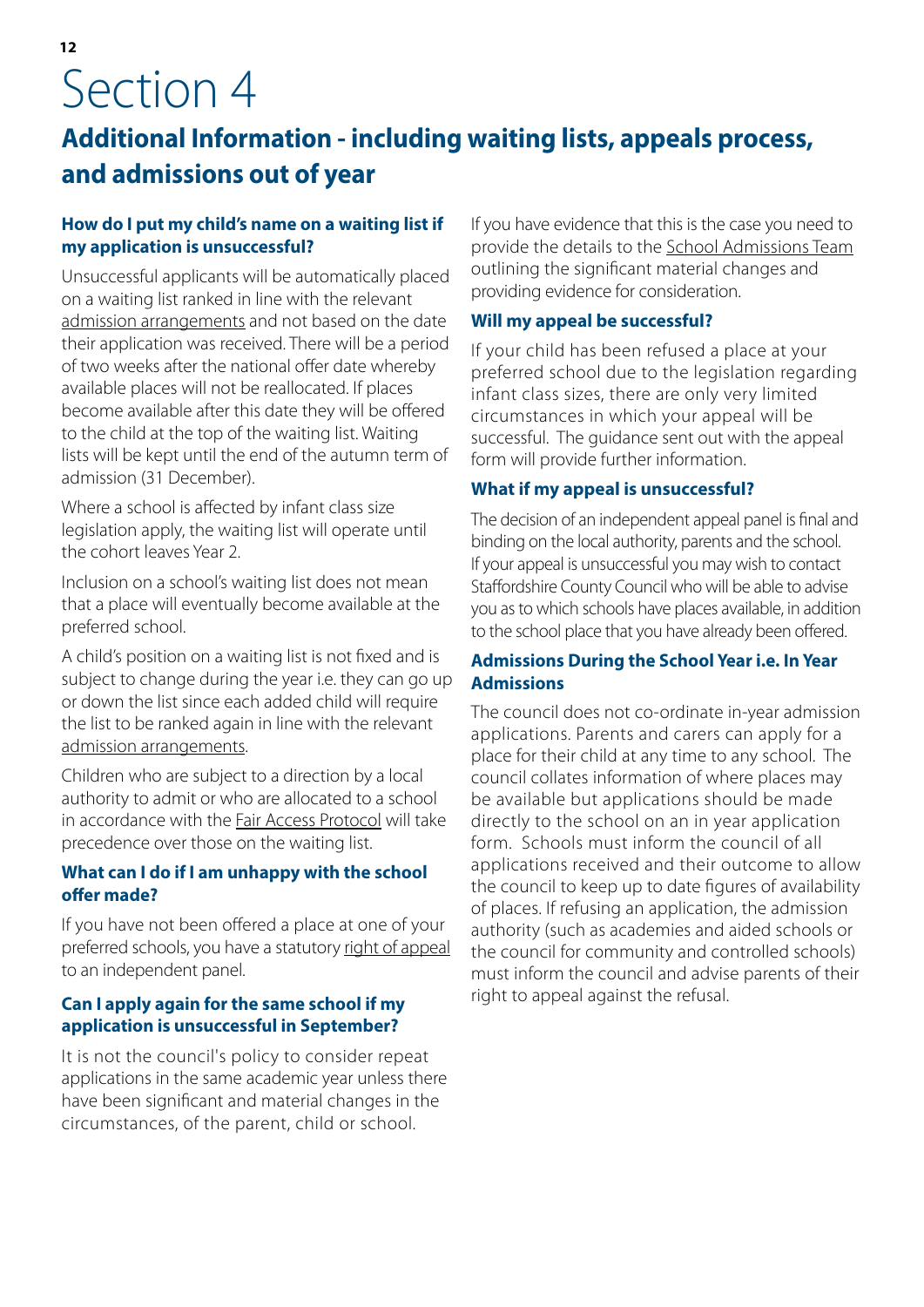### <span id="page-12-0"></span>**Other useful information and contacts**

### **[SENDIASS Staffordshire Family Partnership –](https://www.staffs-iass.org/home.aspx)**

Information, advice and support about education, health and social care issues for parents and carers of children and young people aged 0 to 25 with special educational needs and disabilities.

**[Special Educational Needs - Education, health](https://www.staffordshireconnects.info/kb5/staffordshire/directory/localoffer.page?localofferchannel=0)  [and care plans \(EHC\)](https://www.staffordshireconnects.info/kb5/staffordshire/directory/localoffer.page?localofferchannel=0)** have replaced the old 'statement of special educational need'. Education, health and social care professionals work together with parents. You can address all your children's needs in one process. The system is much easier and quicker. You now have the power to control personal budgets for your children with profound health and learning needs

**[Contracted School Transport](https://www.staffordshire.gov.uk/Education/Schooltransport/Enquiries.aspx) –** for information on school transport in your area and seat availability under the [Temporary Vacant Seat Scheme.](https://www.staffordshire.gov.uk/Education/Schooltransport/VacantSeats/temporaryvacantseatscheme.aspx)

**[Public Transport](https://www.staffordshire.gov.uk/Transport/buses/Plan-your-journey/Plan.aspx) -** for information relating to public transport.

**[Ofsted School Inspection Reports –](https://reports.ofsted.gov.uk/) Ofsted is the** inspectorate for children and learners in England.

**[School Meals –](https://www.staffordshire.gov.uk/Education/Schoolsandcolleges/School-meals/Overview.aspx)** Staffordshire Catering Service is the school meal provider for Staffordshire schools. You can find menus and see how we are promoting a healthy lifestyle to our young customers.

**[Lichfield Diocesan Board of Education –](https://www.lichfield.anglican.org/lichfield_diocesan_board_of_education/)** for information and advice about admissions to Church of England Voluntary Aided Schools.

### **[Archdiocese of Birmingham Diocesan](https://www.bdes.org.uk)**

**[Education Service](https://www.bdes.org.uk) -** for information and advice about admissions to Voluntary Aided Catholic Primary Schools.

**[Nottingham Roman Catholic Diocesan](http://www.dioceseofnottingham.uk/education)  [Education Service](http://www.dioceseofnottingham.uk/education) -** for information and advice about admissions to Voluntary Aided Catholic Primary Schools.

**[Parent Teacher Association \(PTA\)](https://www.pta.org) –** for information on starting or joining a PTA. **[Parental Responsibility \(PR\)](https://www.gov.uk/parental-rights-responsibilities/what-is-parental-responsibility) –** for admissions purposes, an individual can only apply for a school place if they have parental responsibility for the child named on the application form.

**[The Schools Guide](https://apps2.staffordshire.gov.uk/scc/schooldetails/default.aspx)** gives you lots of information to help you choose a school.

The **[Department for Education](https://www.gov.uk/government/organisations/department-for-education)** is the government site for education. The site also provides parents with the facility to **[search schools](https://www.gov.uk/school-performance-tables)** in England and view school performance, characteristics and spend per pupil data. The **[Independent Schools Council](https://www.isc.co.uk/)** exists to promote choice, diversity and excellence in education, the development of talent at all levels of ability and the widening of opportunity for children from all backgrounds to achieve their potential. The **[Advisory Centre for Education](http://www.ace-ed.org.uk)** is an independent charity which has been helping parents for over 40 years when problems arise with their children's education during compulsory school years.

Office of the Schools Adjudicator - The main functions of the office of the school adjudicator are as follows:

- to determine objections to admission arrangements
- to resolve disputes where there is local disagreement on statutory proposals for school reorganisation or on the transfer and disposal of non playing field land and assets.
- to decide on competitions for new schools where the local authority has entered the competition with its own proposals.
- to decide on requests to vary determined admission arrangements.
- to determine appeals from schools against a direction from the local authority to admit a particular pupil.

### **[The Local government and social care](https://www.lgo.org.uk/http://)**

**[ombudsman](https://www.lgo.org.uk/http://)** looks at complaints about councils and some other authorities, including education admissions appeal panels.

**[Get the right school](www.gettherightschool.co.uk/)** is a public interest site focused on getting your child into the school of your choice.

Note: Staffordshire County Council is not responsible for the content of external web sites.